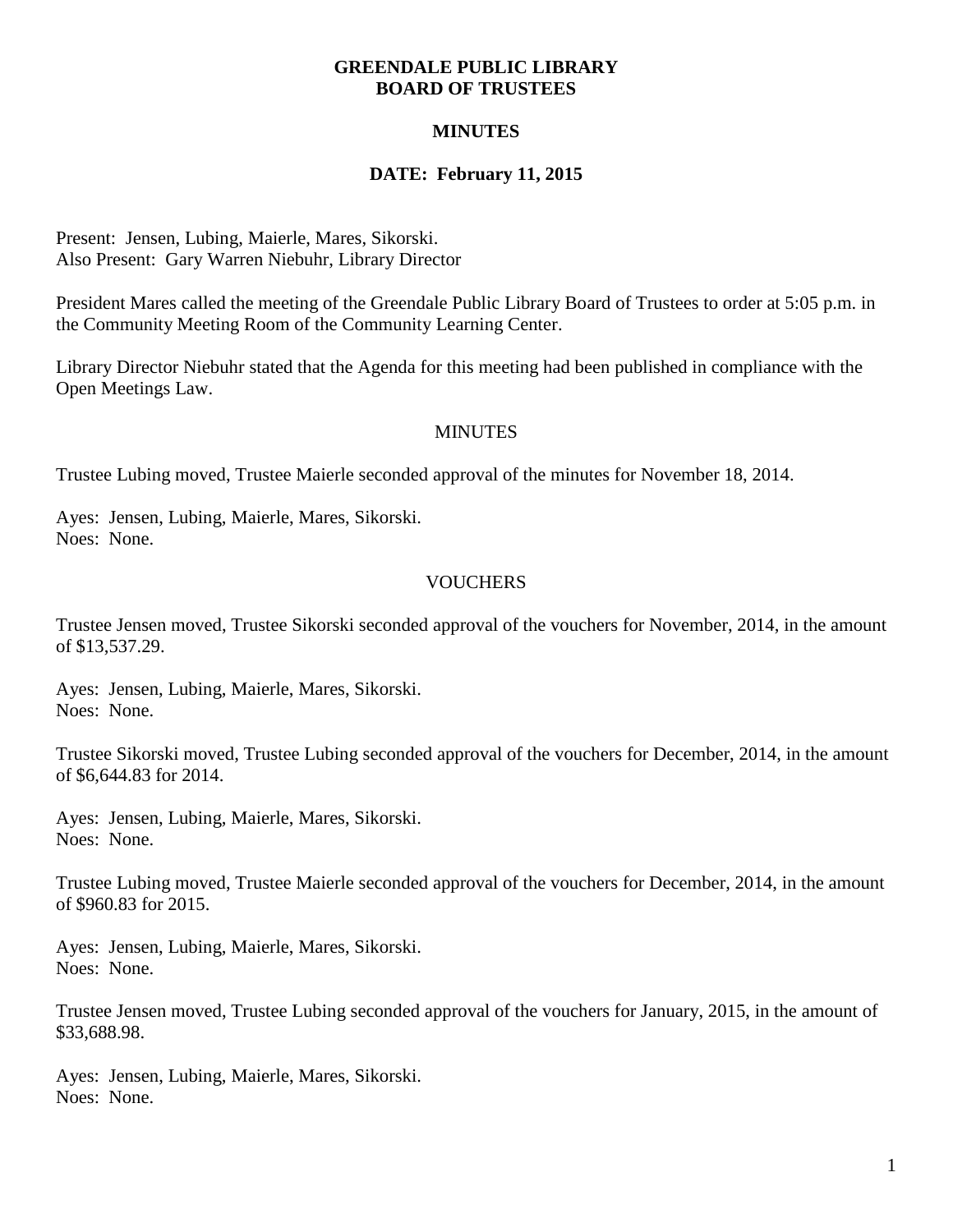### REVENUES

The revenues were noted for both end of 2014 and January of 2015.

## CLERK TREASURER'S REPORT

The Clerk Treasurer's Report was noted. The Director reported that he had a meeting on Monday with Clerk Treasurer Kristen Victory who is working on the requested changes for the Board.

## CITIZEN'S COMMENTS

None.

# UNFINISHED BUSINESS

The President and the Director reported on the meeting of the CLCAC held on February 9th. A discussion was held on the progress being made to create a revision of the original agreement.

The Planned Use for Unrestricted Funds report was discussed.

Trustee Lubing moved, Trustee Jensen seconded, a motion to accept the 2015 budget as passed by the Village Board in the amount of 539,031.70.

### NEW BUSINESS

President Mares reviewed the process for the annual review of the Director. The Village Manager will be making a proposal for 2015 salary adjustments after the spring election.

Trustee Jensen encourages the Library to participate with Franklin Public Library in the 2016 Great Decisions program.

Trustee Lubing moved, Trustee Maierle seconded, a motion to accept the changes to the Electronic Resources Acceptable Use Policy as follows:

Users will be provided a maximum of 3 hours (180 minutes) per day. Electronic resources available for inhouse use include the library's public access computers and wireless devices.

Ayes: Jensen, Lubing, Maierle, Mares, Sikorski. Noes: None.

Trustee Maierle moved, Trustee Jensen seconded, a motion to accept the changes to the Exhibits, Posting and Solicitation Policy as follows (changes appear in italics):

Posters, notices and handouts announcing cultural, educational, recreational and civic events both free and those with admittance charges may be posted or *submitted for distribution*.

Charge for approval before posting, and must be displayed in the designated areas for such displays. *Posters, notices and displays that have not been approved by Library staff will be discarded.* The library will not allow items to be displayed or posted on its windows, doors, or countertops with the exception of its own materials.